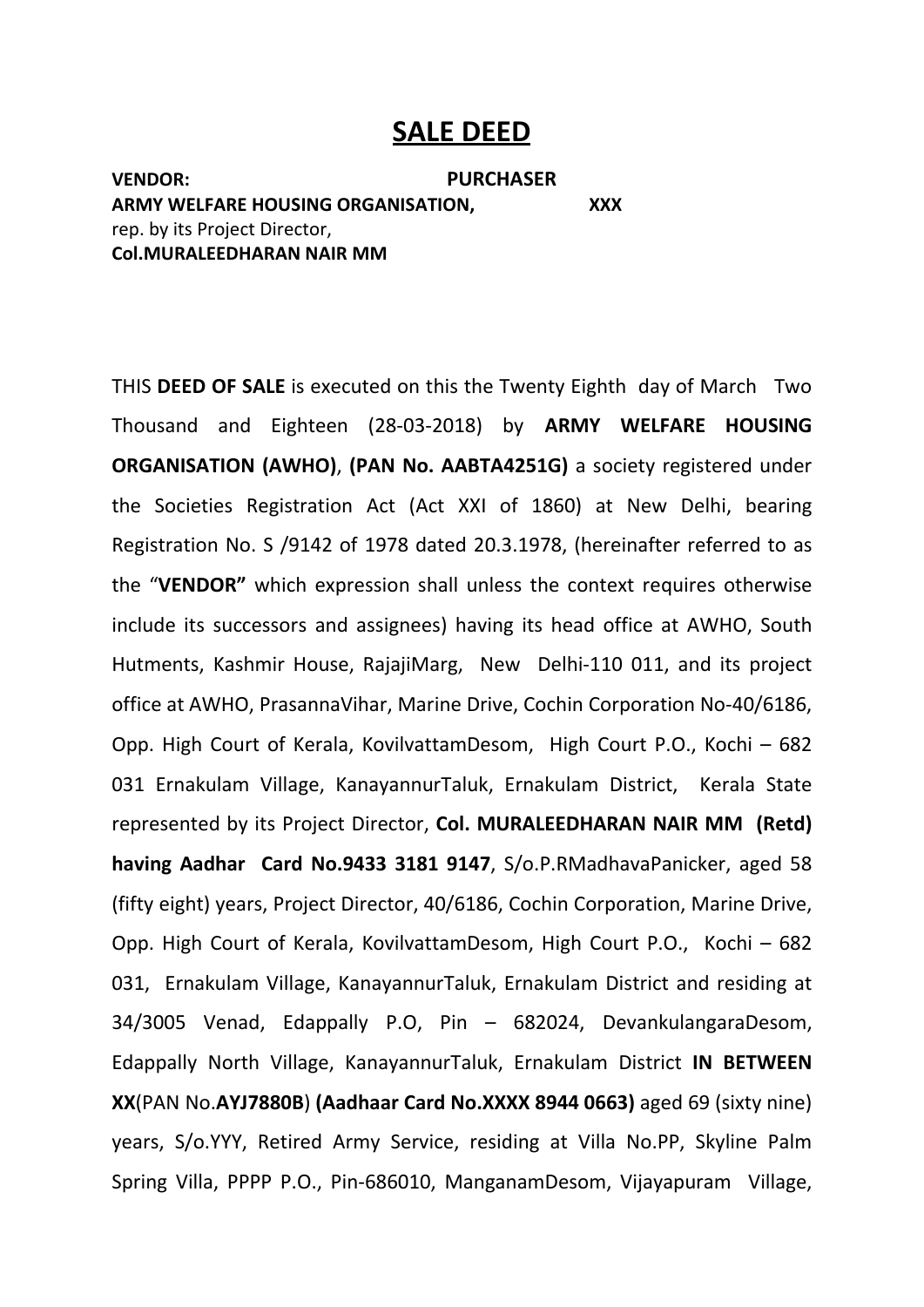KottayamTaluk, Kottayam District, hereinafter referred to as the **PURCHASER, (**which expression shall, wherever the context so requires or admits, mean and include, his legal heirs, executors, administrators, and assigns)

**WHEREAS** the **Vendor** herein is the sole and absolute owner of immovable property having a total extent of 1 Hectare 71.93 Ares made up of 62.322 Ares of land in Survey No.484 covered by **Sale Deed No.407 of 1992** Book 1 Volume 798 at Pages 41 to 49, 35.152 Ares of land in Survey No.484 covered by **Sale Deed No.408 of 1992** Book 1 Volume 798 at Pages 51 to 57 and 74.464 Ares of land in Survey No.484 covered by **Sale Deed No.1543 of 1991** Book 1 Volume 779 at Pages 195 to 203 all registered before the Thripunithura Sub Registry Office,being the total extent of land comprised in Old Survey No. 484 now in Re-Survey Block No.182 Re-Survey No.1 of Nadama Village, KanayannurTaluk. After the Re-Survey of the property the area is found to be 1 Hectare 71.07 Ares, more fully described in the **SCHEDULE 'A'** hereunder and hereinafter referred to as the **SCHEDULE 'A'**  property and the vendor is paying basic tax under Thandaper No.13629 in Nadama Village.

**AND WHEREAS** the **Vendor** formulated a scheme for development of the **SCHEDULE 'A**' property into a residential apartment complex and secured Building Permit along with the sanction of plan from the Thripunithura Municipality bearing No.PW2-BA201/2010-11 dated 19/10/2011 and as renewed dated 27/10/2014, for the construction of the residential apartment complex with  $48454.23M^2$  (5,21,368 Sq.ft.) on the **SCHEDULE 'A'** property consisting of Three towers **A, B,** and **C** having basement, ground , upper floors, common compound, entrances, lobbies, staircases, lifts, passages, helipad and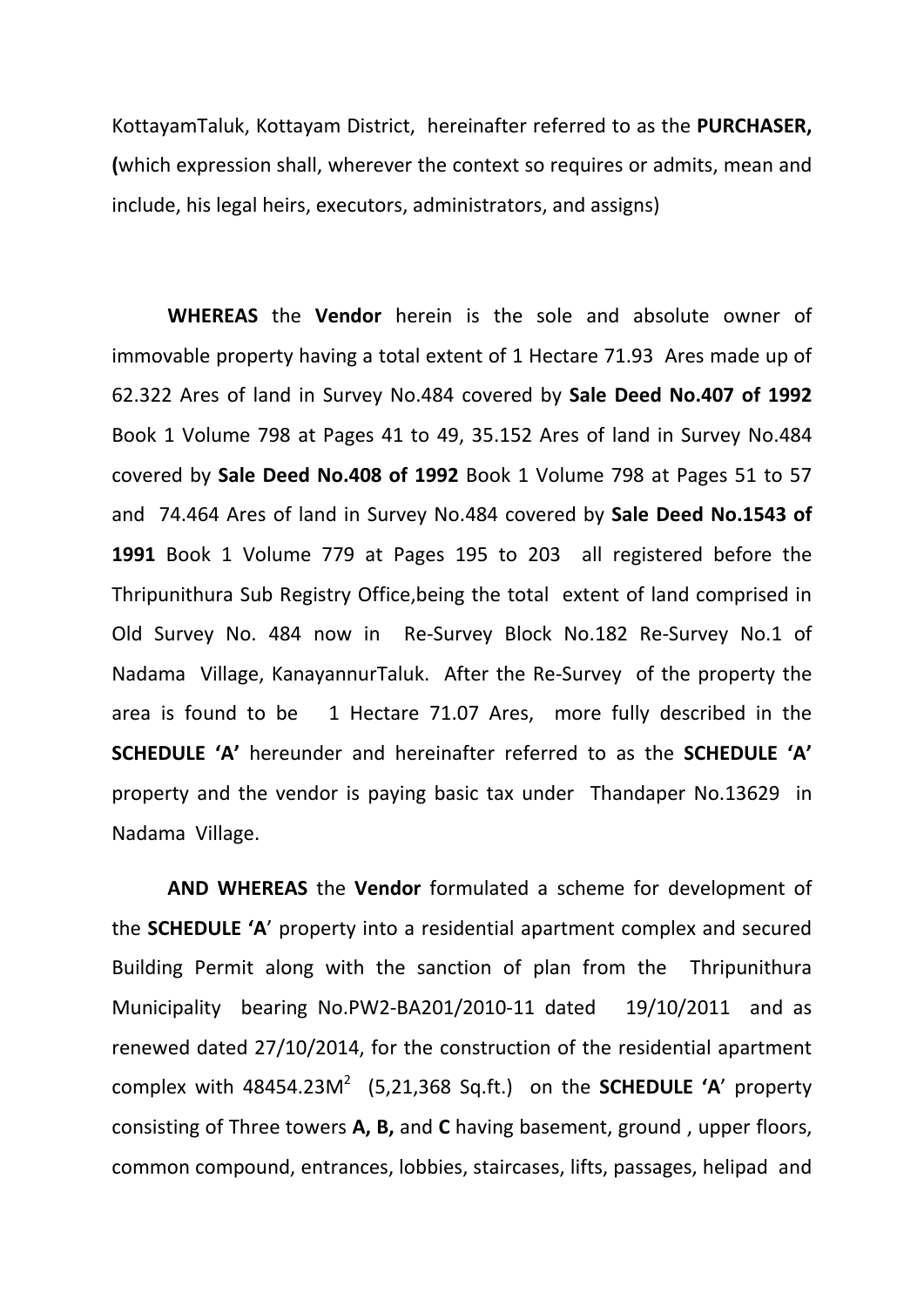club house. Tower A comprises of stilt floor plus 14 floors and has 56 apartments with 4 apartments on each floor. Tower 'B' and 'C' comprise a basement, stilt floor plus 26 floors and have 104 apartments each with 4 apartments on each floor.

AND WHEREAS the VENDOR got constructed a multistoried residential complex named as "CHANDER KUNJ" having 264 dwelling units /Apartments of different sizes in Tower A, B and C.

 AND WHEREAS the purchaser has applied to the Vendor for allotment of dwelling unit/Apartment of **Deluxe Unit 2BHK + Study** in the **Tower 'B'** by filling the application form/master brochure of the Vendor. Thereafter on payment of the actual construction cost of the flat including the proportionate cost of land such as premium paid to the said authority, stamp duty and registration charges paid on the deed mentioned herein aboveto the Vendor and the Vendor herein has allotted to the said Purchaser the Apartment No**.B-0501 bearing Thripunithura Municipality** Door **No..45/454AE**on the **Fifth** Floor and measuring **148.08 square meters (XXX sqft.)**and the Covered Car Parking space No.**B-46** in the Basement/Stilt/Podium level hereinafter referred to as the 'Apartment' and more particularly described in the **SCHEDULE 'C'** hereunder written.

AND WHEREAS the Vendor is the owner of and otherwise well and sufficiently entitled to the said Apartment and the land underneath and appurtenant thereto as absolute property of the Vendor.

AND WHEREAS the Vendor has at the request of the Purchaser, decided to convey the right, title and interest in the flat/Apartment more particularly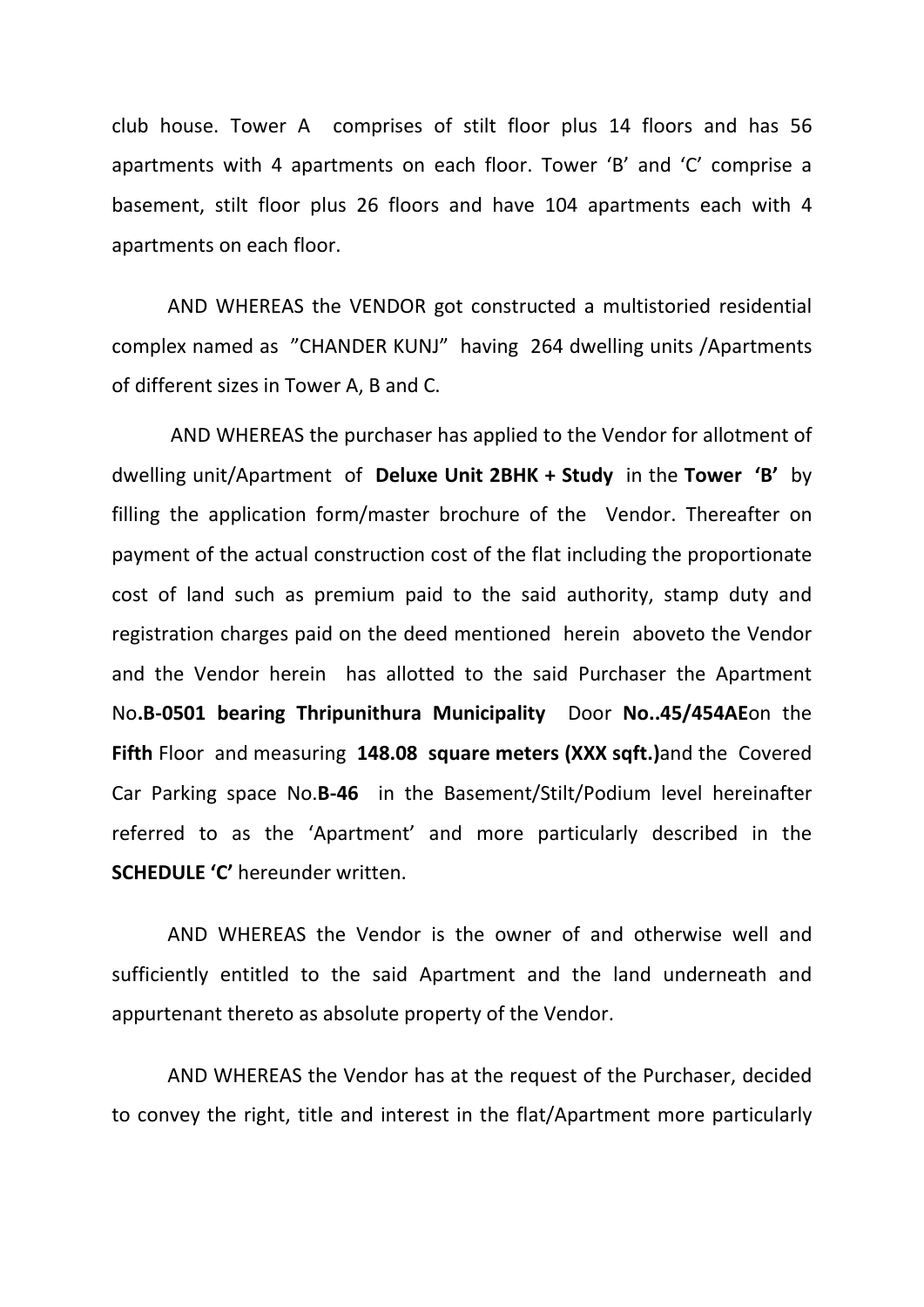described in **SCHEDULE 'B' AND 'C'** hereunder written by way of sale at the cost on a **NO PROFIT NO LOSS BASIS**.

**AND WHEREAS** the **PURCHASER** herein being desirous of owning an apartment in the multistoried residential complex named as **"CHANDER KUNJ",** after being fully satisfied with the title of the Vendor to the **SCHEDULE 'A'** property and verifying the various sanctions and approvals secured by the Vendor and also being satisfied with the scheme of development of the **SCHEDULE 'A'** property, agreed to purchase 0.627 Ares undivided share in the **SCHEDULE 'A'** property, more particularly described in the **SCHEDULE ' B'** hereunder and hereinafter referred to as the **SCHEDULE 'B'**  Property,together with apartment bearing No.**B- 0501** on the **Fifth** floor of the Tower**-'B'** of **"CHANDER KUNJ"** with a super built up area of **148.08 square meters(xxxSq.ft.)** bearing door **No.45/454AE** from the Thripunithura Municipality hereinafter referred to as the 'Apartment' including the proportionate share in the common areas and facilities. Also the right to use in common with other apartment owners, all the common amenities, areas and facilities like driveways, garden, open areas and other areas of common use within **SCHEDULE 'A'** property and staircase, lifts, lobbies, passages, and other areas of common use within the apartment block in which the Apartment is situated and the car parking area, more particularly described in the **SCHEDULE 'C'** hereunder written and the Vendoragreed to sell **SCHEDULE 'B' AND 'C'** properties to the Purchaser, free from all encumbrances and impediments for a total consideration of **Rs.57,40,000/- (Rupees Fifty Seven Lakhs Forty Thousand only)** of which Rs.399713.00/- (Rupees --- only) for the **0.627** Ares undivided share of land and Rs.530287/- (Rupees-- only) for the apartment, Car park and all rights thereof.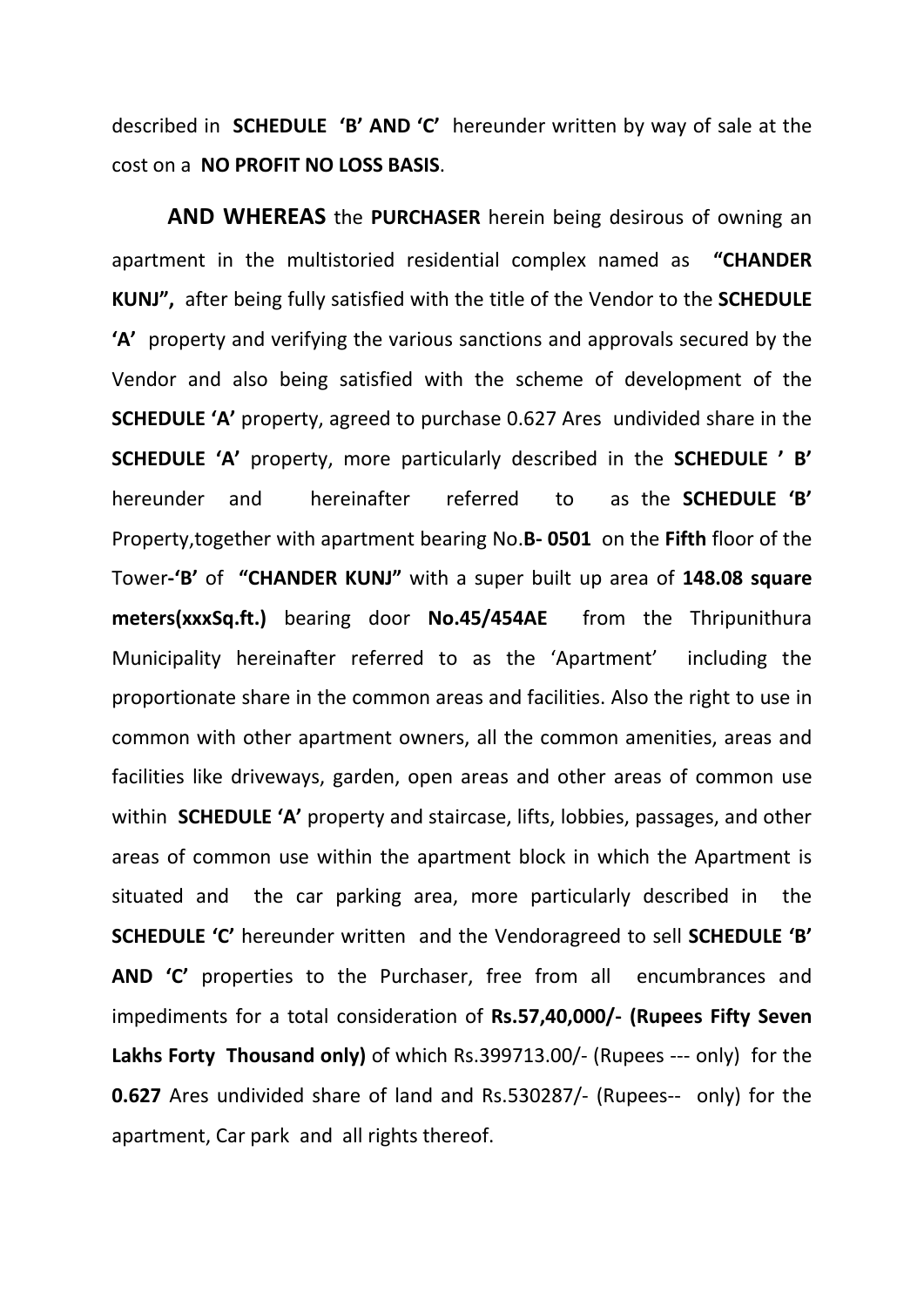### **NOW THIS SALE DEED WITNESSETH AS FOLLOWS:**

That in pursuance of the above understanding and in consideration of the total price of **Rs.57,40,000/- (Rupees Fifty Seven Lakhs Forty Thousand only)**paid by the Purchaser to the Vendor, the receipt of which the Vendor hereby admits and acknowledges, the entire sale consideration of**Rs.57,40,000/- (Rupees Fifty Seven Lakhs Forty Thousand only) THUS FULLY SATISFIED**, the Vendor do hereby grant, convey, sell, transfer, assign and deliver UNTO the Purchaser the undivided share of land described in the **SCHEDULE 'B'** and the Apartment and all rights thereof TOGETHER WITH the right to use the common areas and common facilities including the car park described in SCHEDULE 'C' together with all the right, title and interest of the Vendor in and over the property and the Apartment unto the Purchaser **TO** 

**HAVE AND TO HOLD** the same absolutely and forever, as full fledged and absolute owner thereof without any interruption of any kind whatsoever from the Vendor or any other person or persons claiming under it or otherwise.

### **THE VENDOR HEREBY ASSURES THE PURCHASER AND COVENANTS**:-

- 1. That the Vendor is the absolute and undisputed owner in exclusive possession and enjoyment of the said undivided share in the land and the Apartment therein described in the **SCHEDULE 'B' AND 'C'**hereunder with marketable title, absolute right of alienation and to receive the sale consideration.
- 2. That the said undivided share in the land and the Apartment are completely free from mortgage, charge, lien, lease or other encumbrances of any kind whatsoever.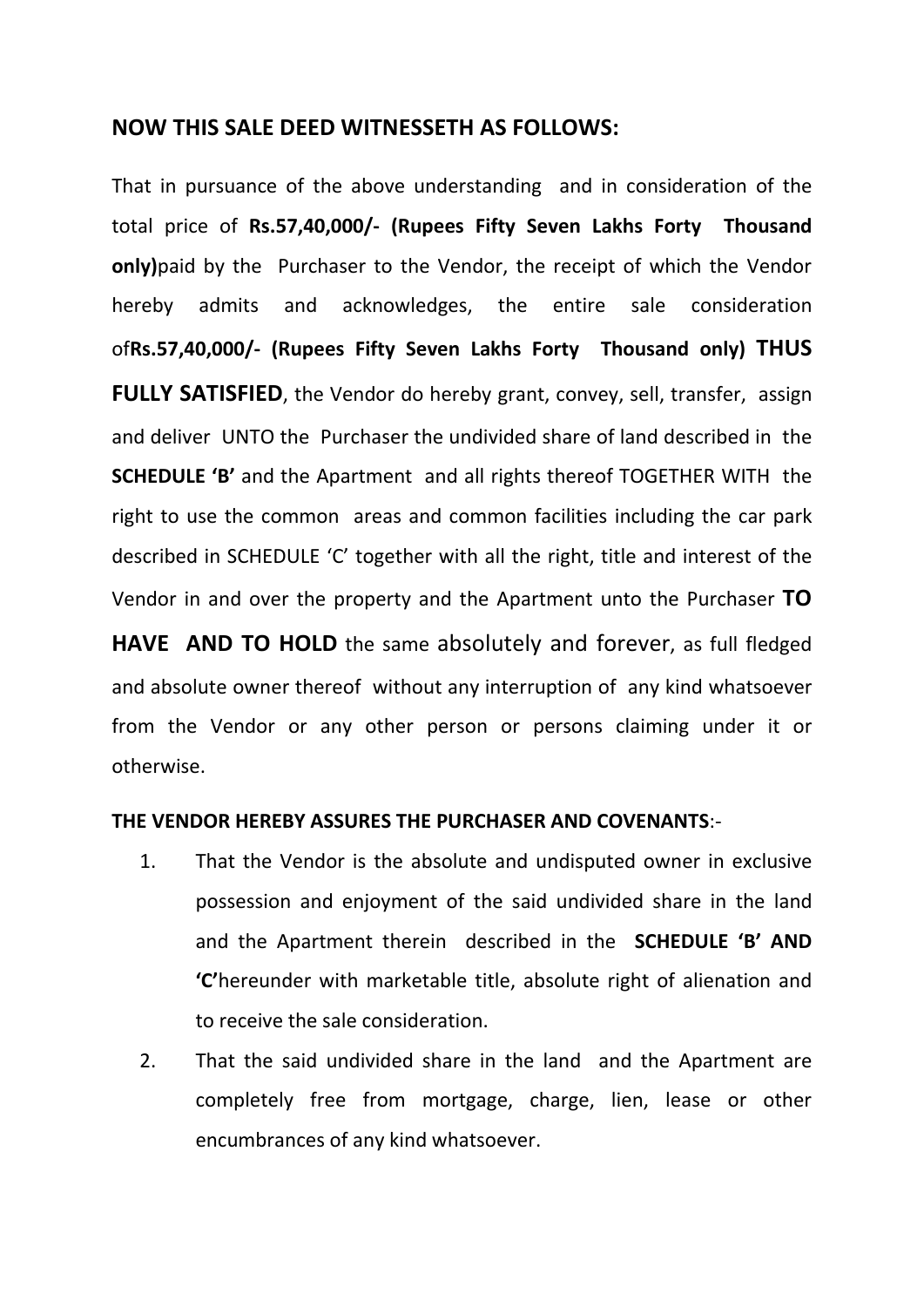- 3. That the said undivided share in the land and the Apartment are completely free from suretyship, suits, insolvency, proceedings under the Land Acquisition Act, The Kerala Land Reforms Act and Revenue Recovery Act or otherwise and that it is not involved in any land Acquisition Proceedings or freezing from Housing Board, G.C.D.A. Cooperative Societies, Banks, Government, Semi Government Institutions, Departments and Local Self Governments.
- **4.** That the Vendor does not own or possess lands in excess of the ceiling area fixed by the Kerala Land Reforms Act and that the undivided share in the land is not included as land under Kerala Forest Act , Forest Conservation Act, Private Forest Vesting and Assignment Act, Environmentally weak area and Government Excess land and that it is not involved in any coastal region restrictions and that it is not involved in any land assigned under patta to the Schedule Castes and Schedule Tribes.
- **5.** That the undivided share in the land and Apartment are not subject to attachment by any court or other authorities.
- 6. That the Vendor declares that no land ceiling case is pending against this undivided share of land. That there is no existing agreements or contracts relating to this land and the Apartment.
- 7. That the vendor further assures and covenants with the Purchaser that the vendor has paid all rates, taxes and public charges in respect of the said undivided share of land and the Apartment up to the date of sale thereof and further agrees that in the event of any amount being found due and payable in respect thereof, the vendor shall pay and discharge the same, indemnify and keep the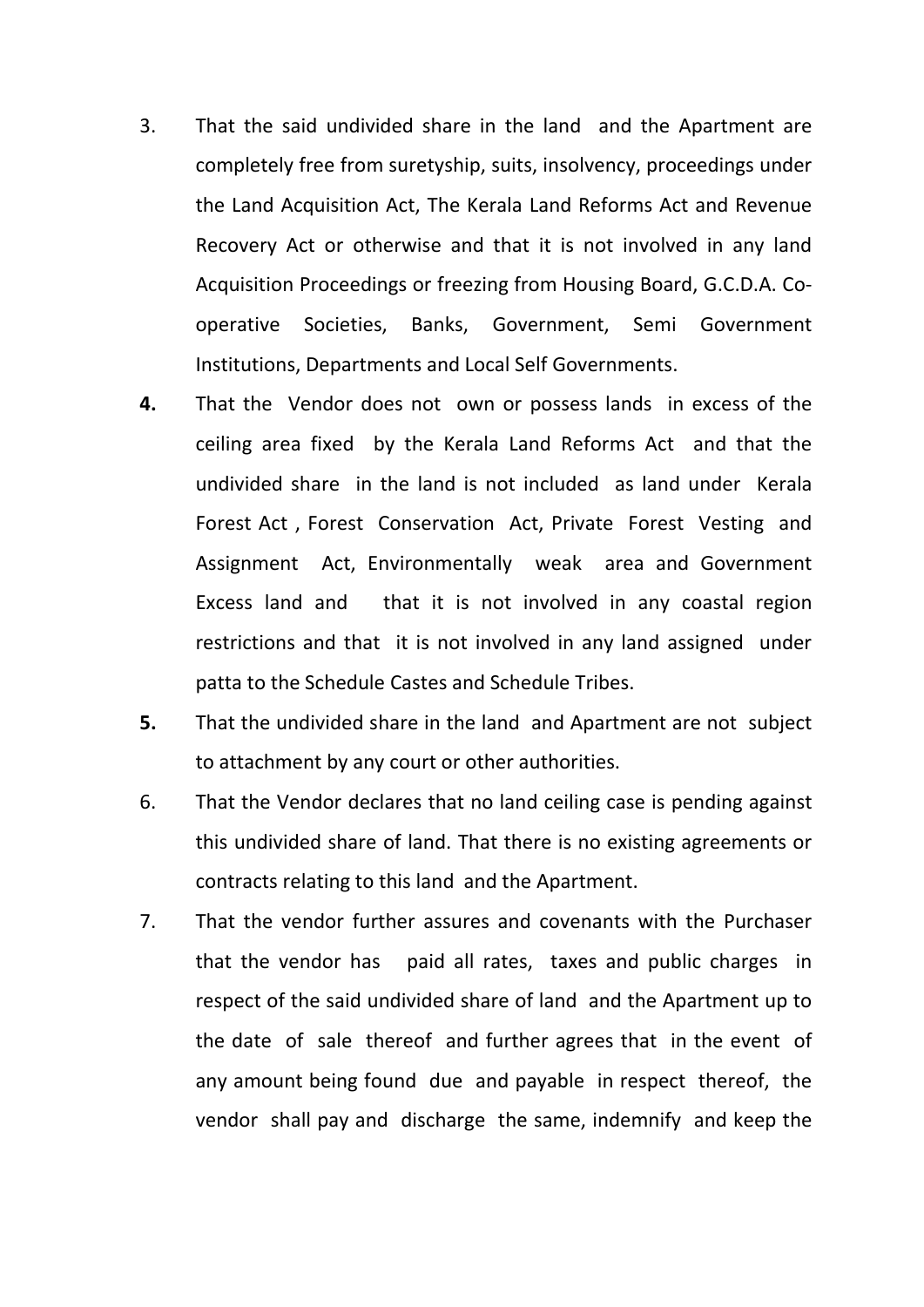Purchaser indemnified against any loss or liability caused to the Purchaser in respect thereof.

- 8. That the Purchaser shall be at full liberty to effect mutation in the registry and records of land revenue, obtain grant of Patta and other confirmation of title and change of assessment of the Apartment in the name of the Purchaser.
- 9. That the Vendor shall hereafter have no manner of any right in the undivided share of land and the apartment described in the schedules hereunder.
- 10. That the Purchaser shall have quiet and peaceful possession and enjoyment of the schedule undivided share of land and the Apartment hereunder free from any interference or disturbance of any kind from the Vendor, its successors or any persons claiming under it.
- 11. That the Vendor shall at all times hereafter at the cost and request of the Purchaser, execute do or caused to be done or executed all such further acts, deeds, assurances and things as may be necessary or expedient for the further and better assuring of the said undivided share of land and the Apartment.
- 12. That the Vendor further covenants and agrees with the Purchaser that the vendor shall at all times hereafter indemnify and keep the purchaser indemnified against all claims, debts, damages, losses, interests, costs and expenses incurred or sustained by the Purchaser by reason of any recital, averment, covenant, declaration or any of them in these presents contain proving or being found to be incorrect or incomplete or is not performed or observed by the Vendor or of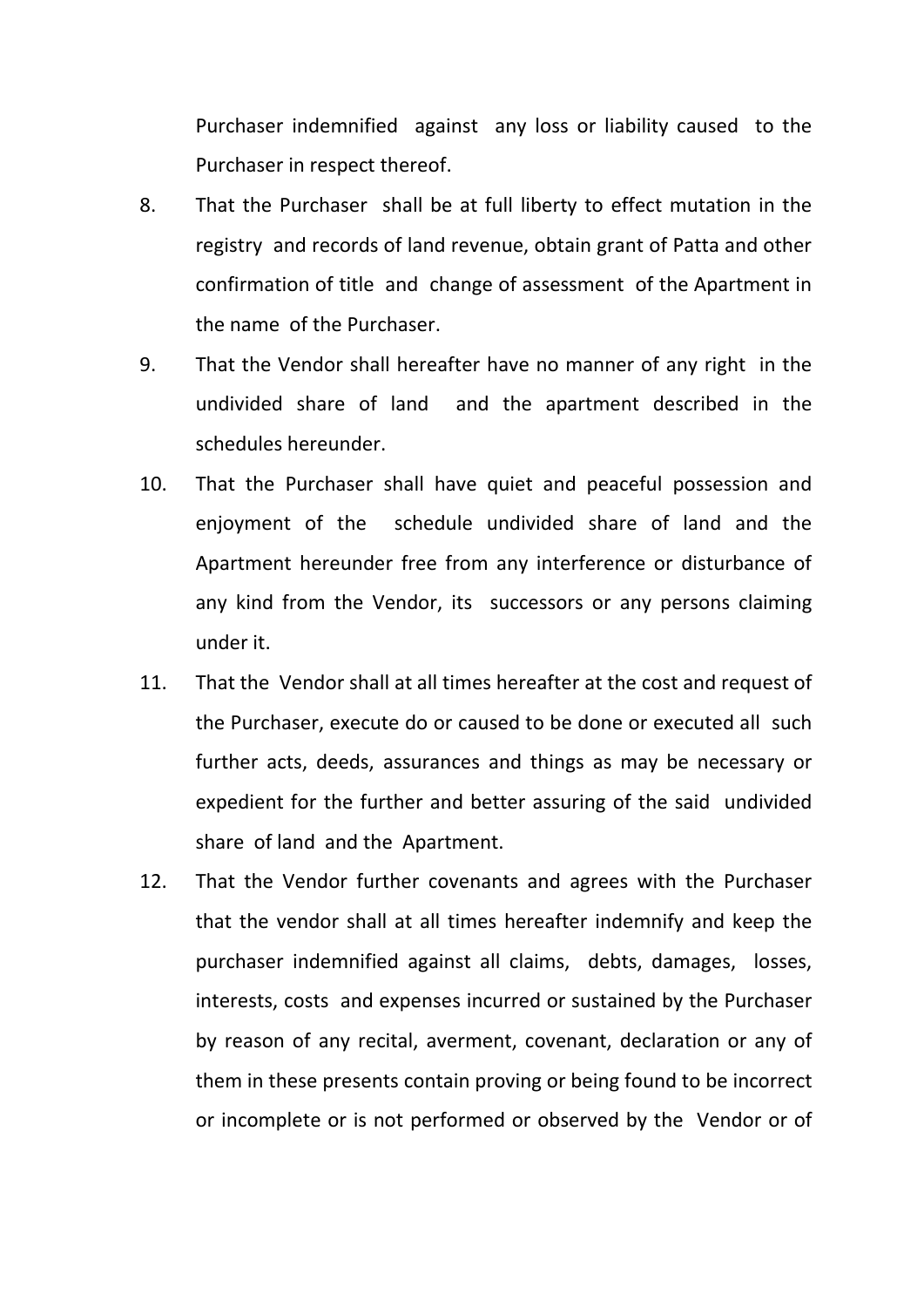any right or privilege herein mentioned is obstructed by the Vendor or any person or persons claiming under the Vendor.

- 13. It is mandatory that the Purchaser should become a member of the Apartment Owners Association.
- 14. The Original title deeds referred to above are not handed over to the Purchaser as they relate to other properties as well.
- 15. That no person with any of the disabilities mentioned under the National Trust Act has any legal right over the property being transacted and by this transaction the rights of such individuals are not being deprived nor infringed upon.
- 16. The Vendor and the Purchaser shall have the rights, obligations, covenants and restrictions as detailed in Schedule 'D', 'E', 'F' and 'G' below.
- 17. According to Certificate No.R1-XXX/18 dated 16-3-2018 issued by the Municipal Secretary, Thripunithura Municipality, the numbering of the Apartment is done on 15-03-2018 and the copy of the said Certificate is attached herewith. (Chartered Engineer Certificate to be obtained by DU owners) and this sale deed is being registered within xxmonths from the date of numbering of the Apartment by the local body hence stamp value is calculated at 4% as per G.O.(MS) No.84/2010/TD dated 27-03-2010.
- 18. AWHO is a Society registered under the Societies Registration Act 1860 with its aim to provide dwelling units to serving and Retired Army Personnel and their widows on "No Profit, No Loss' basis. Income of AWHO is exempted under Section 10(23AA) of Income Tax Act. The Organization falls under Sec 197 (A) of the Act and hence no deduction of Income Tax at Source is to be made.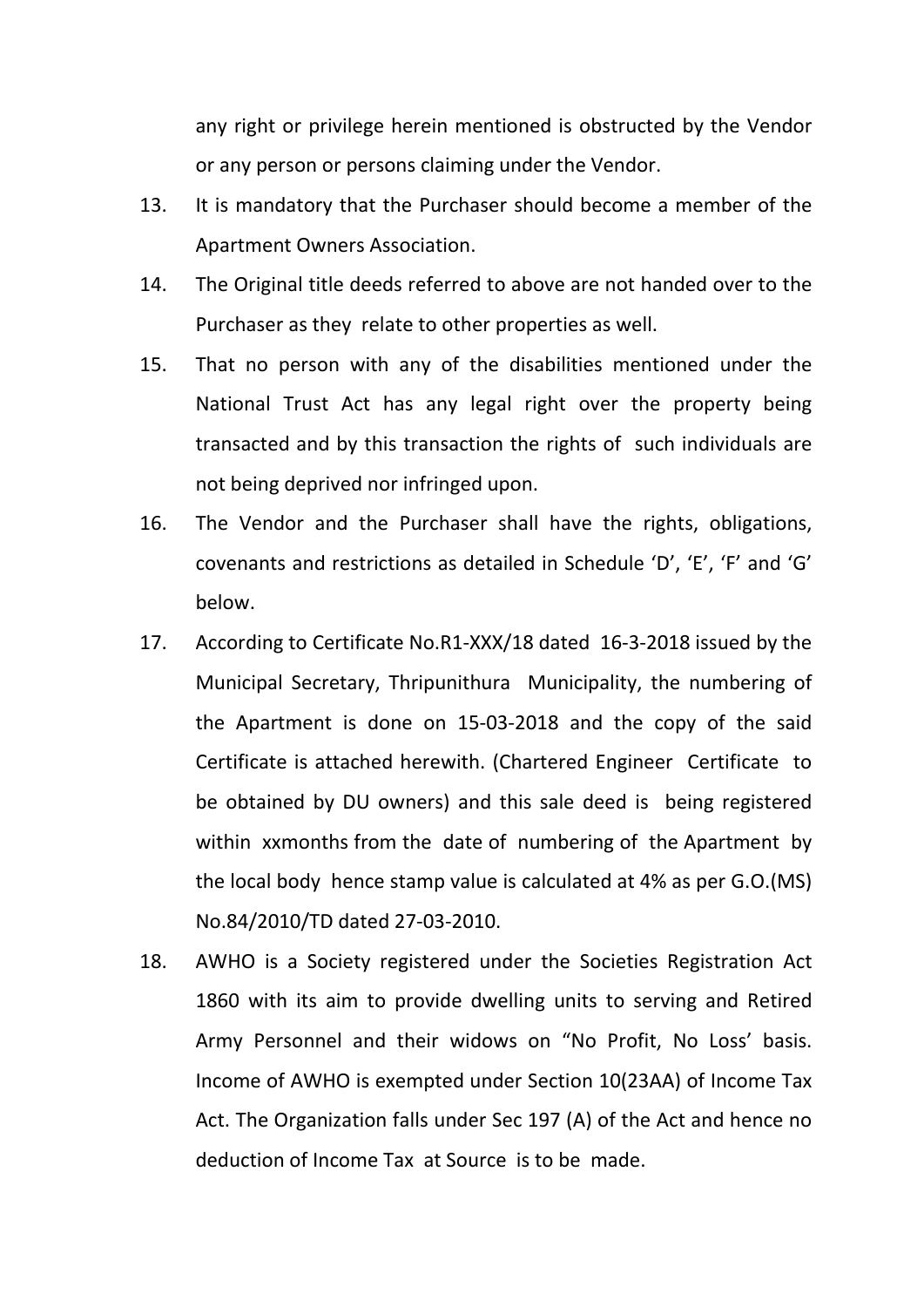19. The Valuation Certificate under Section 28B of the Kerala Stamp Act 1959 )issued by. Approved Valuer,as obtained to be att)

# **Stamp Value Details**

| Total Sale Consideration -        | Rs.57,40,000/- (Rupees Fifty Seven Lakhs |                                 |  |  |  |
|-----------------------------------|------------------------------------------|---------------------------------|--|--|--|
|                                   | Forty Thousand only)                     |                                 |  |  |  |
| Stamp Value paid $\omega$ 4 %     | $\overline{\phantom{a}}$                 | Rs.2,29,800 /-(Rupees Two Lakhs |  |  |  |
|                                   |                                          | Twenty                          |  |  |  |
| + Rs.200/- for unvalued agreement |                                          | Nine Thousand Eight Hundred     |  |  |  |
|                                   | only).                                   |                                 |  |  |  |

## **THE SCHEDULES ABOVE REFERRED**

### **SCHEDULE-A**

| 1.  | <b>Serial Number</b>      | 1(One)                                 |
|-----|---------------------------|----------------------------------------|
| 2.  | <b>District</b>           | Ernakulam                              |
| 3.  | <b>Sub District</b>       | Thripunithura                          |
| 4.  | <b>Taluk</b>              | Kanayannur                             |
| 5.  | Village                   | Nadama                                 |
| 6.  | Desom                     | Eroor                                  |
| 7.  | <b>Local Limit</b>        | <b>Thripunithura Municipality</b>      |
| 8.  | Resurvey Block No.        | 182 (one hundred and eighty two)       |
| 9.  | Resurvey No.              | $1$ (one)                              |
| 10. | Resurvey. Sub Div. Number | <b>Nil</b>                             |
| 11. | Survey No.                | 484                                    |
|     |                           | (Four hundred and eighty four)         |
| 12. | Survey Sub Division No.   | <b>Nil</b>                             |
| 13. | Extent: in Ares           | (1 Hector 71 Ares 07 Sq.mtrs.)         |
|     | Right conveyed            | 0.627 Ares undivided share in 1 Hector |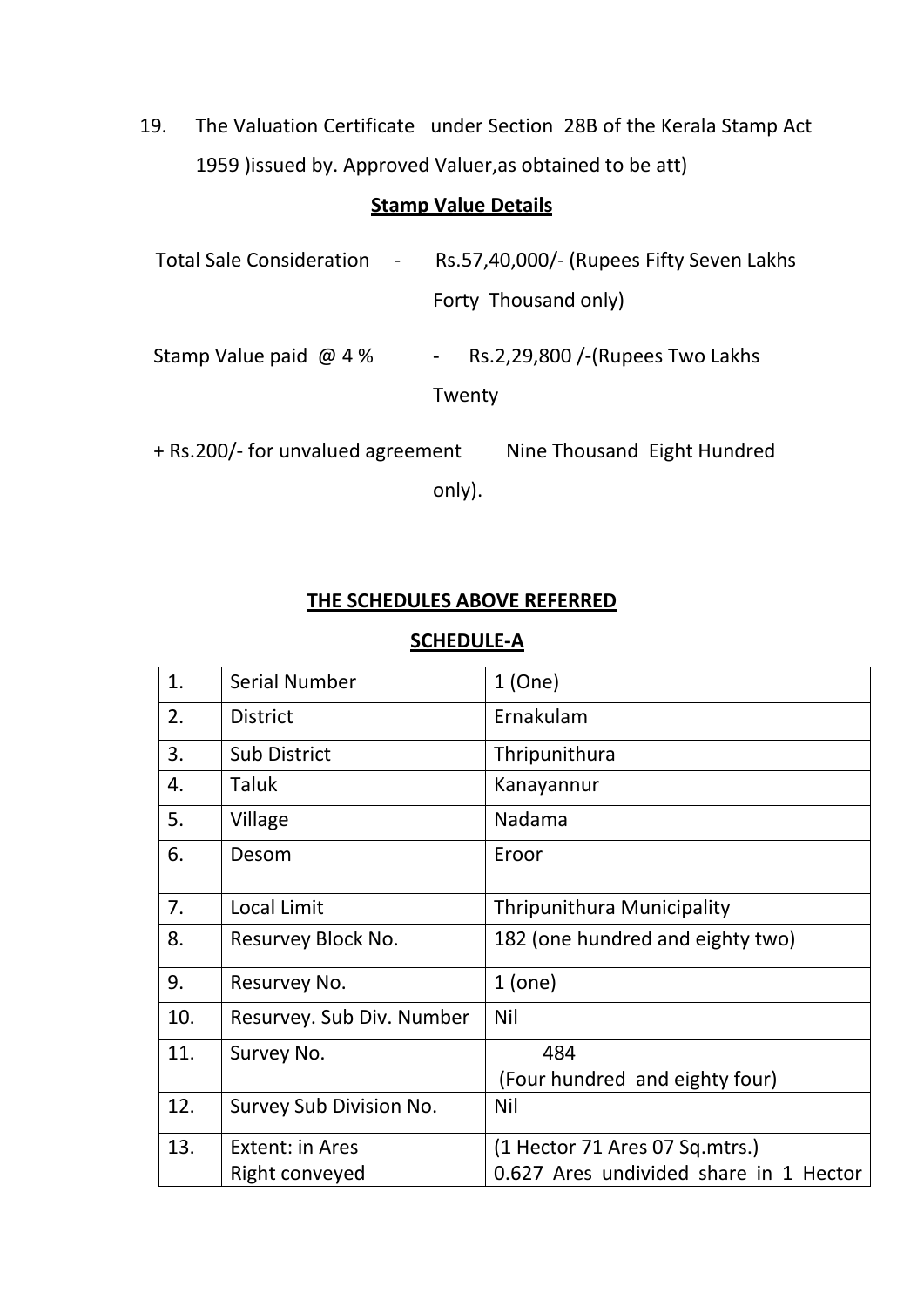|     |                                            | 71 Ares 07 Sq.mtrs |
|-----|--------------------------------------------|--------------------|
| 14. | <b>Tenure</b>                              | Jenmom/Wet land    |
| 15. | Thandaper Number of the   13629<br>Vendor  |                    |
| 16. | Thandaper Number of the   Nil<br>Purchaser |                    |

## **17. DESCRIPTION**

All that piece and parcel of land having a total extent of 1 Hectare 71.07 Ares in Old Survey No. 484 Re-Survey Block No.182, Re-Survey No.1 in Nadama Village, KanayannurTaluk, Ernakulam District together with the right of way over the 15 metre wide Silver Sand Island Private Road leading to the public road for all kinds of traffic and for taking all kinds of connections through the said road covered by Sale Deed No.409 of 1992, Sale Deed No.408 of 1992 and Sale Deed No.1543 of 1991 all registered before the Thripunithura Sub Registry Office.

| <b>18.BOUNDARIES</b> |                                                |  |  |  |
|----------------------|------------------------------------------------|--|--|--|
| East                 | 15 metre wide Silver Sand Island Private road. |  |  |  |
| South                | Property belonging to BalakrishnaPrabhu.       |  |  |  |
| West                 | Kaniyampuzha River                             |  |  |  |
| <b>North</b>         | Property belonging to B R Ajit                 |  |  |  |

## **SCHEDULE -B**

0.627 Ares undivided share of the land with right, title, interest and ownership in Schedule 'A' property having a total extent of **1 Hectare 71.07 Ares**.

## **SCHEDULE -C**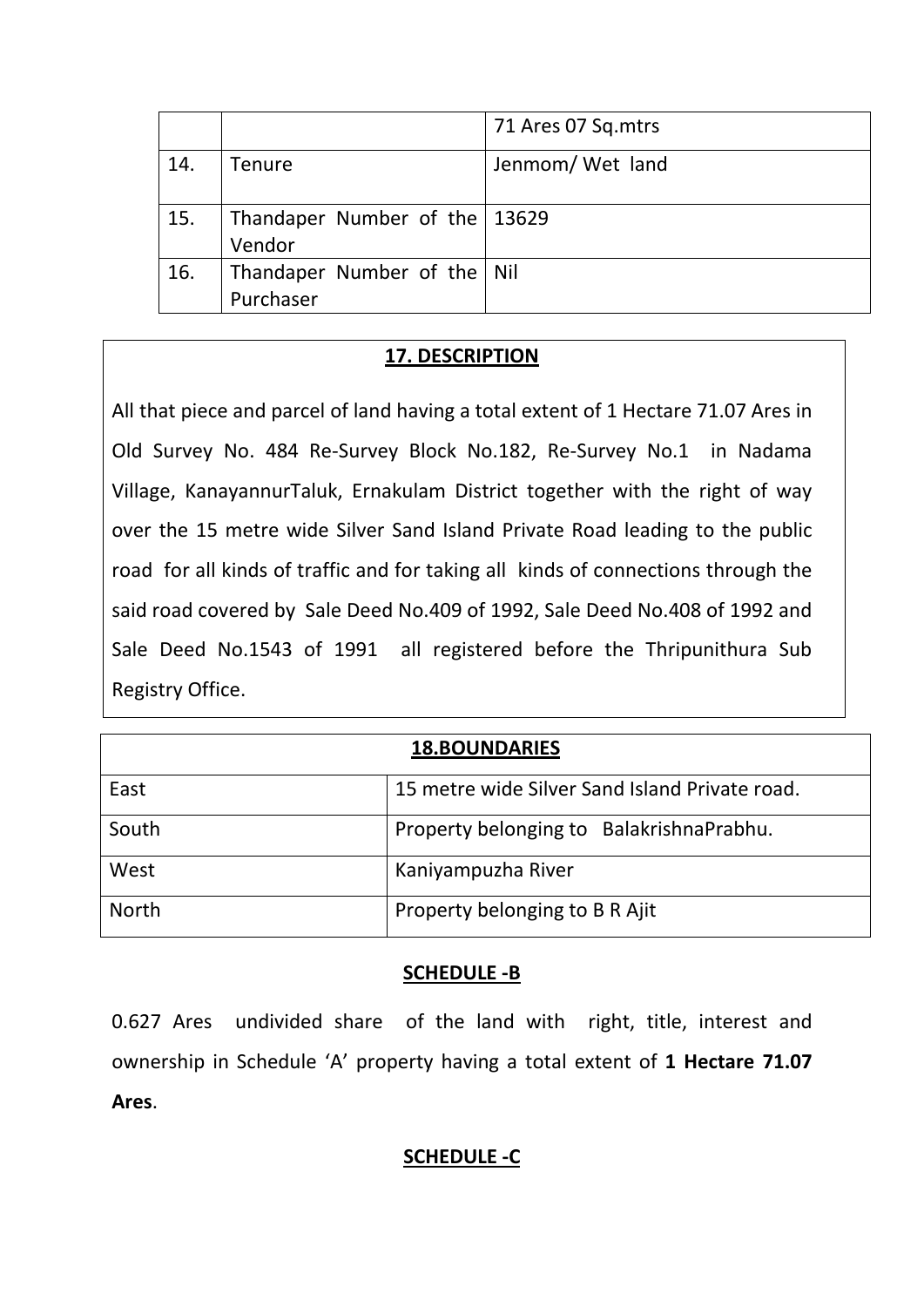The **Deluxe Unit 2BHK + Study** apartment bearin g **No.0501 on the Fifth** floor of **TOWER B of " CHANDER KUNJ"** built on Schedule 'A' property bearing Thripunithura Municipality Door No: 45/454AE, admeasuring **148.08 square meters (xxxSq.ft.)** of super built up area including the proportionate 0.627 Ares undivided share in the common areas and facilities, with the right to use in common with other apartment owners, all the common amenities, areas and facilities like the drive ways, garden, open areas and other areas of common use within "Schedule A" property and the staircases, lifts, lobbies, passages and other areas of common use within the apartment block in which the apartment is situated and the one car parking area marked as **B-46** in the basement level/ stilt level/podium level.

#### **SCHEDULE - D**

Restrictions on the right of the PURCHASER

That the PURCHASER, so as to bind himself/herself, his/her successors in interest, heirs, representatives and assigns with the consideration of promoting and protecting the rights and interests as the Owner of the premise described in SCHEDULE 'B' AND 'C' above and in consideration of the covenants of the Vendor binding on them and the owners of the other undivided interest in the property described in schedule 'A' herein and the Apartment thereon doth hereby agree to be bound by the following covenants.

D.1. Not to make any construction and/or structural alterations in addition to that mentioned in Schedules above.

D.2. The Purchaser shall not sell, mortgage, assign or otherwise part with the possession of whole or part of the Apartment to any one except with the consent and permission in writing from the Authority and from the Vendor also which the Vendor shall be entitled to refuse in their absolute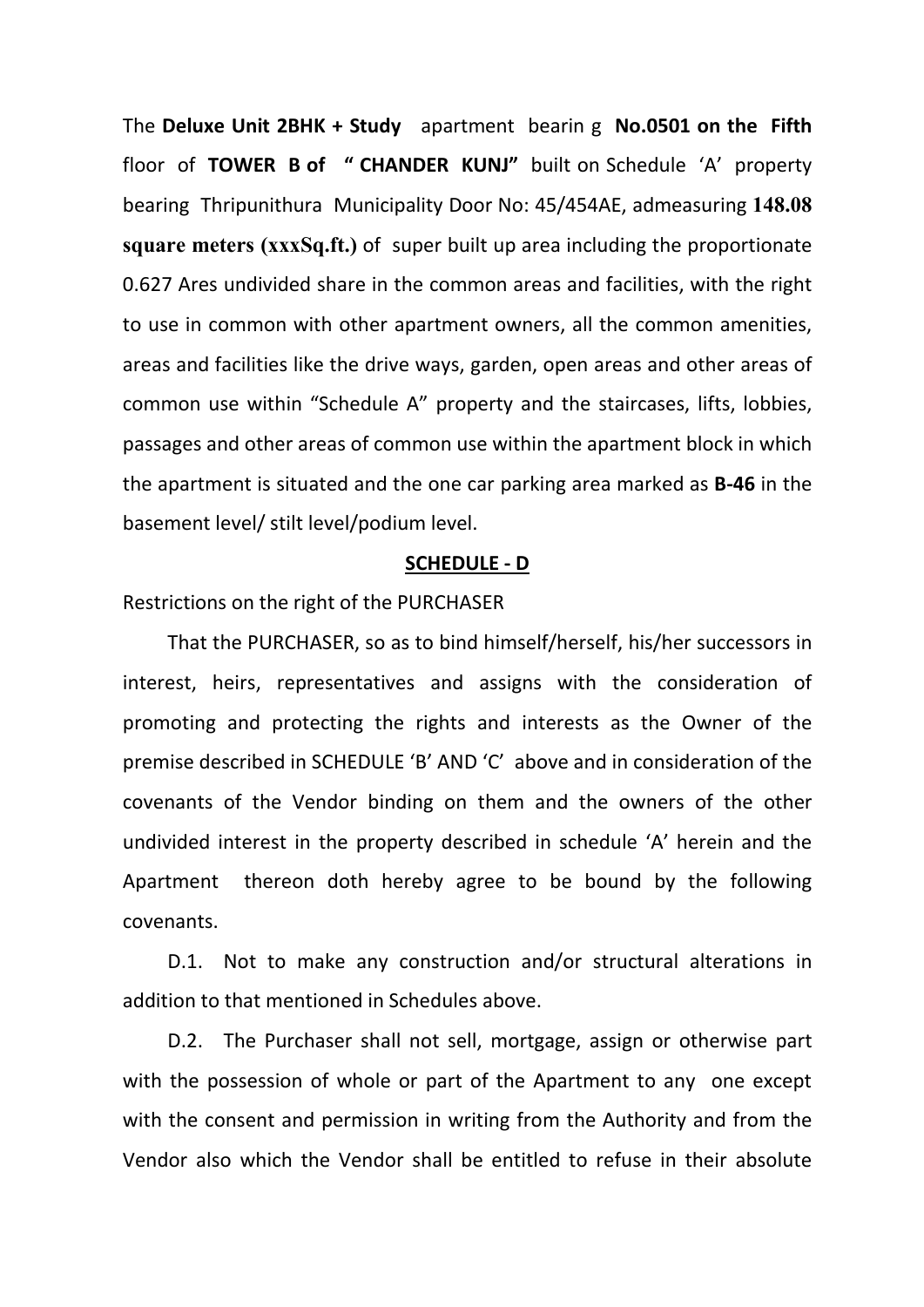discretion, provided that in the event of the consent being given, the Vendor may impose such terms and conditions and may permit transfer on payment of prevailing transfer charges in addition to whatever other amount payable to vendor. The Purchaser shall alone be liable to pay transfer charges leviable by the authority at such prevailing rates.

- D.3. Not to use the roadways, passages, and open space in the land described in schedule 'A' for parking any heavy vehicles or to use the same in a manner which might cause hindrance for the free ingress to or egress from any part of the schedule 'A' properties.
- D. 4. The Purchaser shall not without the sanction or prior permission in writing of the Vendor and the Authority erect any structure inside the Apartment or make any alteration, addition or subdivide or amalgamate the Apartment with adjoining Apartment or terrace and make any alteration, addition or subdivide or amalgamate the car parking place with any other car parking place or Apartment.
- D.5. That no alteration or addition shall at any time be made to the face or elevation of any building or erected and standing on the land or architectural features except with the previous written consent of the Vendor and the Authority.
- D.6. The Purchaser without the written consent of the Vendor shall not carry on, permit to be carried on, in the Apartment any trade or business whatsoever or use the same or permit the same to be used for any other purposes other than that of residential or do or suffer to be done therein any act or thing whatsoever which in the opinion of the Vendor may be a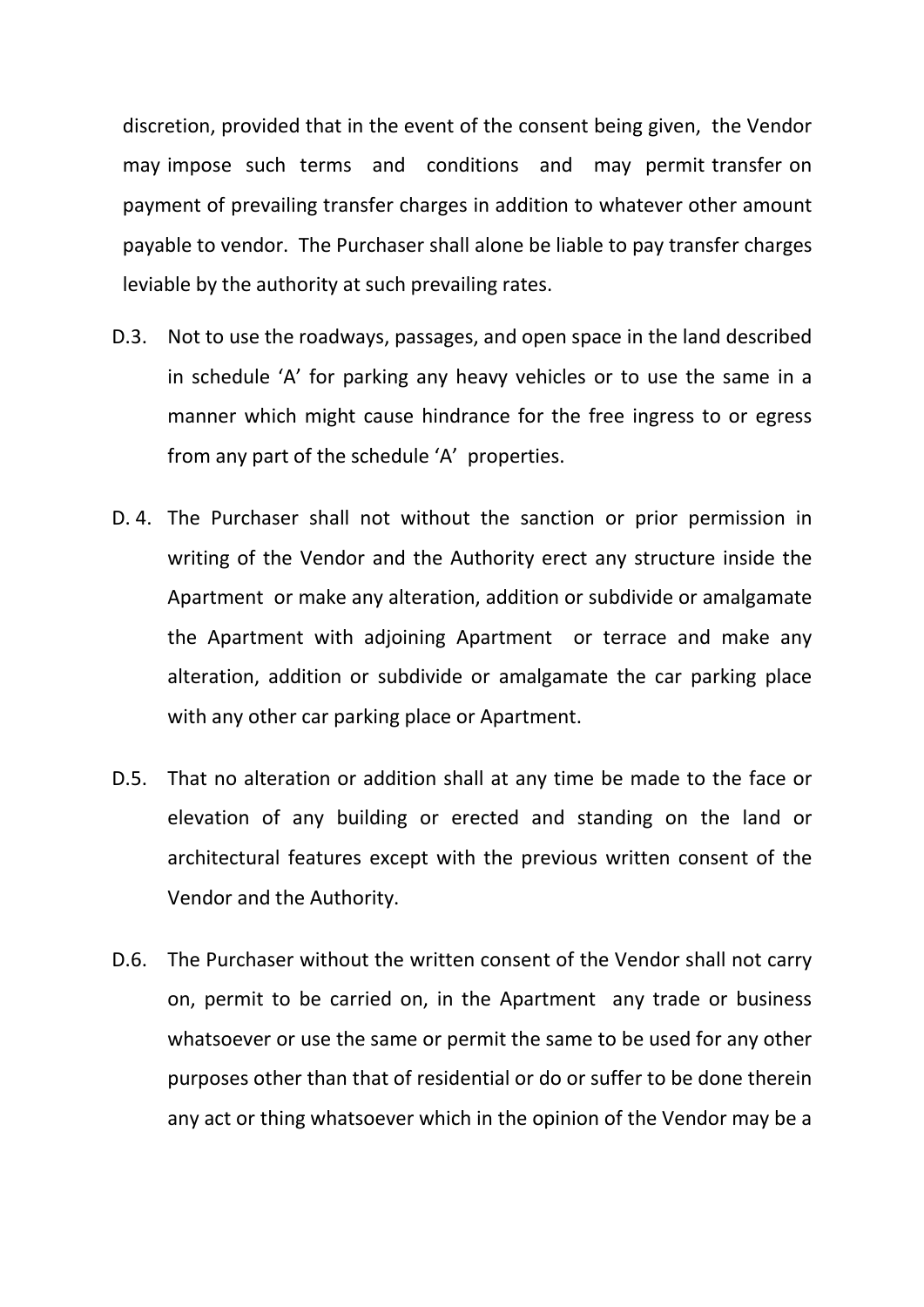nuisance, annoyance or disturbance to the Vendor or the other Apartment owners and the persons living in the neighbourhood.

- D.7. The Purchaser shall not in any manner whatsoever encroach upon the common land areas and facilities and services. All encroachments made by the Purchaser shall be liable to be removed at Purchaser's cost.
- D.8. The Purchaser shall not affix or display or permit to be affixed or displayed on the land or buildings erected thereon or on Apartment any signboard, sky sign, neon signs or advertisements painted or illuminated or otherwise unless the consent of the Vendor and the Authorities is obtained in writing.
- D.9. The Purchaser shall not keep stock or display of any wares, or any other materials in the corridors or in any place intended for common use.
- D.10. The Purchaser shall not store in the Apartment any goods which are hazardous, combustible or dangerous in nature or which are so heavy so as to damage the construction, services or structure of the building in which the Apartment is situated or storing of goods is objected to by the Authority the concerned local or other authority and shall not carry or cause to be carried heavy packages to upper floors which may damage or likely to damage the staircase, lift service, common passages or any other structure of the building in which the Apartment is situated including the entrances of the building on account of negligence or default of the Purchaser for which the Purchaser shall be liable for the consequences and will have to pay damages or compensation.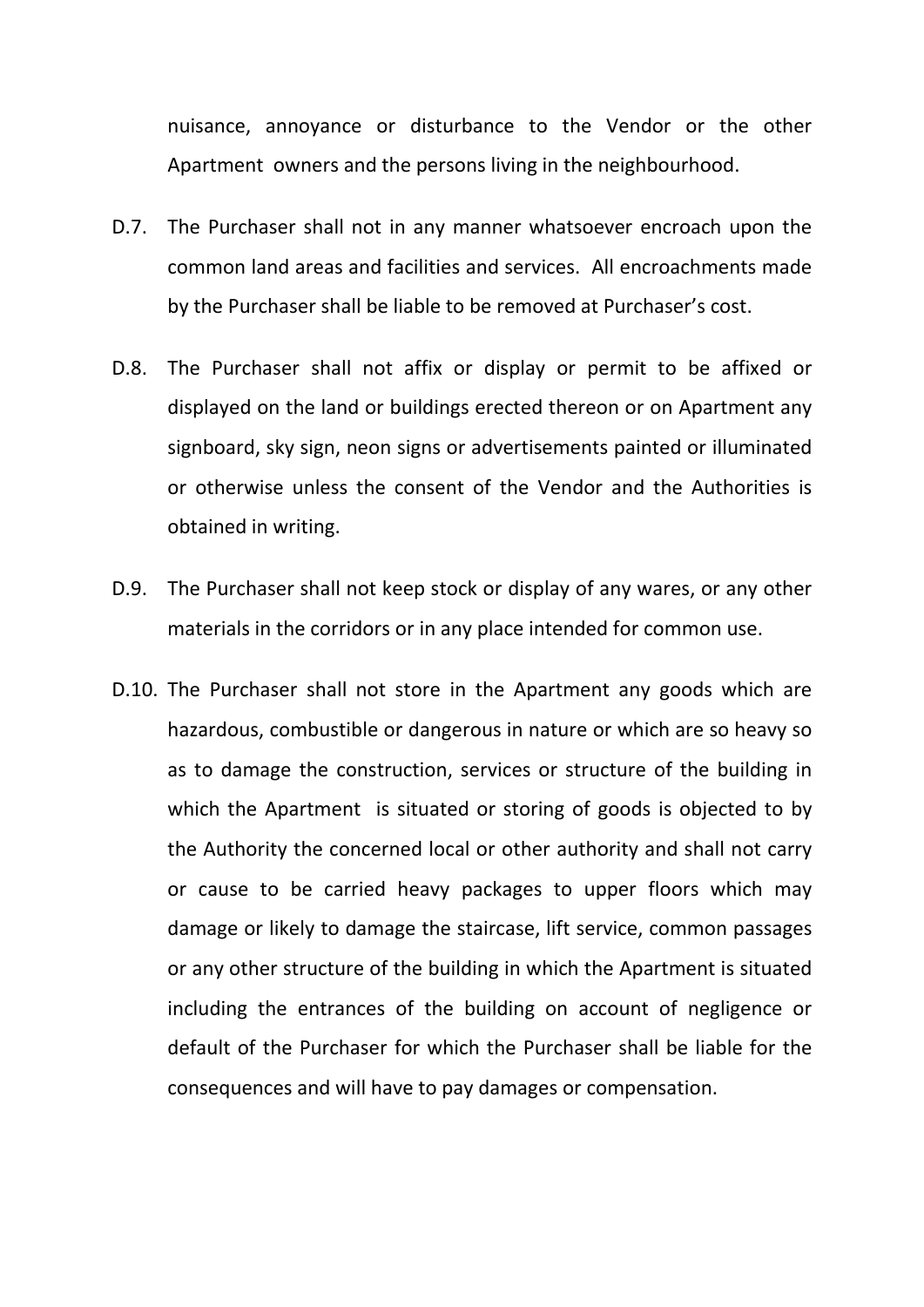- D.11. The Purchaser shall not use the car parking space for the purpose of parking any heavy vehicles or stock any goods of whatsoever nature and not to put up any temporary or permanent structures on or around the car parking space.
- D.12. The Purchaser shall not disturb or disrupt the privileges or amenities granted to other Purchaser and to enjoy the rights strictly honouring and subject to the special privileges such as covered car parking facility or open parking facility if any, granted to such Purchaser for their exclusive enjoyment.
- D.13. The Purchaser shall not use the apartment for any purpose other than residential purpose.
- D.14. The Purchaser shall obey the provisions of the Kerala Apartment Ownership Act and shall file the necessary declaration for the purpose.
- D.15. The Purchaser hereby agree that the Vendor shall be exclusively entitled to use any residual of the floor area ratio (FAR) if any available on the said land or if the additional FAR that may be granted or sanctioned by the authority or any other authority for the said purpose or any other purpose on the said land in favour of the Vendor and shall not claim any right title or interest on the said residual FAR or any additional FAR.

### **SCHEDULE -E**

Rights included in the transfer to the Purchaser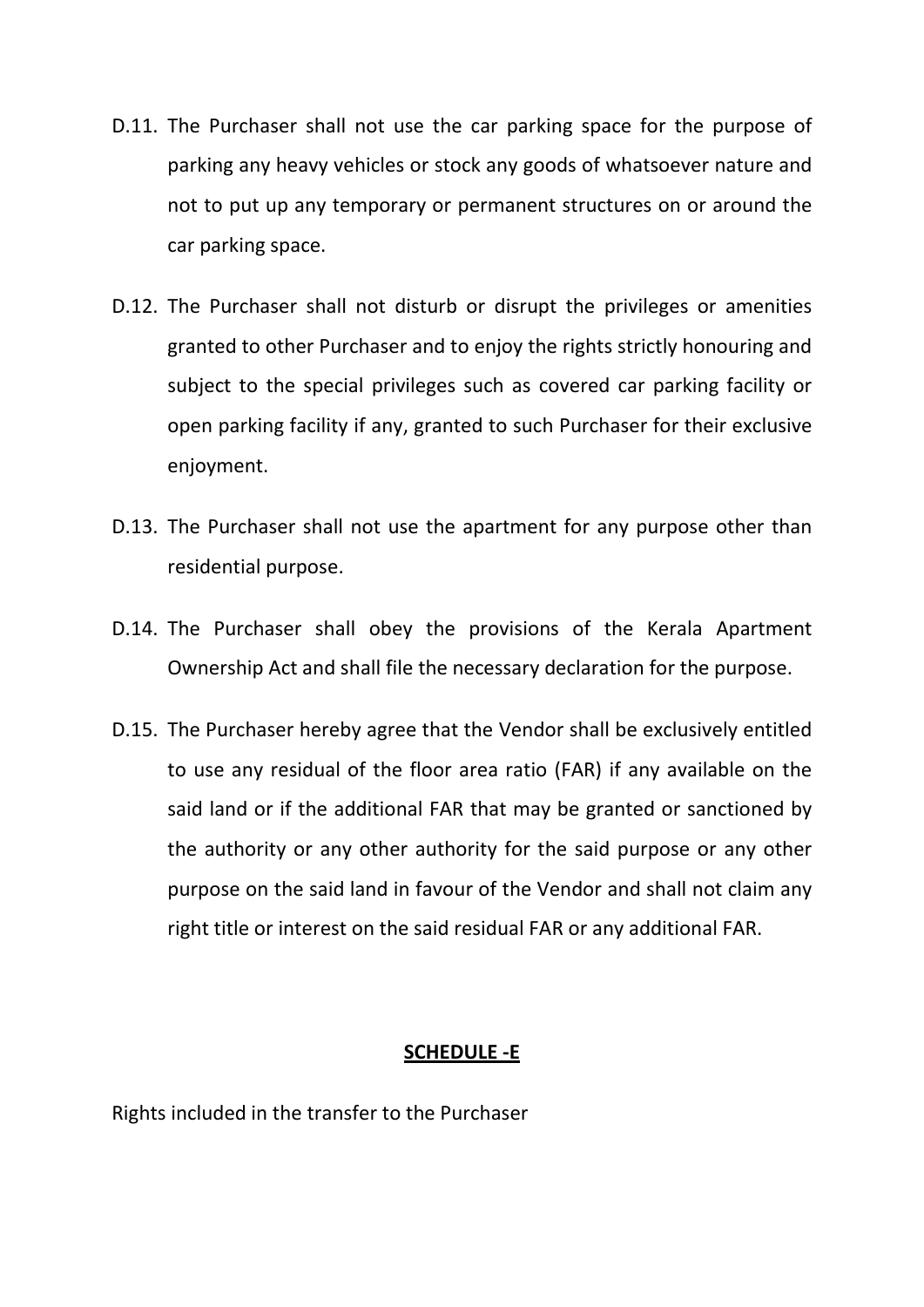- E.1. Full right and liberty for the Purchaser and all persons authorized or permitted by the Purchaser (in common with all other persons entitled, permitted or authorized to the like right) at all times, by day or by night and for all purposes to go pass and re-pass through the common areas in the building complex and appurtenant land pertaining to scheduled properties.
- E.2. Full right and liberty to the persons referred to supra in common with all other persons with or without motor cars or other permitted vehicles at all times day and night and for all purposes to go and re-pass over the roadways and pathways in the land described in the Schedule 'A' herein.
- E.3. The right to free and uninterrupted passage of running water, soil electricity and telephone connections through the sewers, drain and water courses, pipes, cables, ducts, wires, etc. which now are, or may at any time hereafter be in or under or passing through the building or land or any part thereof. This right may also include all modern amenities that may become part of modern life from time to time in future but however subject to in the right of privacy.
- E.4. Notwithstanding the restrictions limitations and conditions mentioned herein above the Purchaser shall be entitled to sublet the whole of the Apartment for the purpose of the private dwelling only on a tenancy basis or for a term not exceeding five years.
- E.5. The right to pass and re-pass through car parking spaces in a manner that will not cause any hindrance to the owners of the car parking facility or cause any damages to vehicles.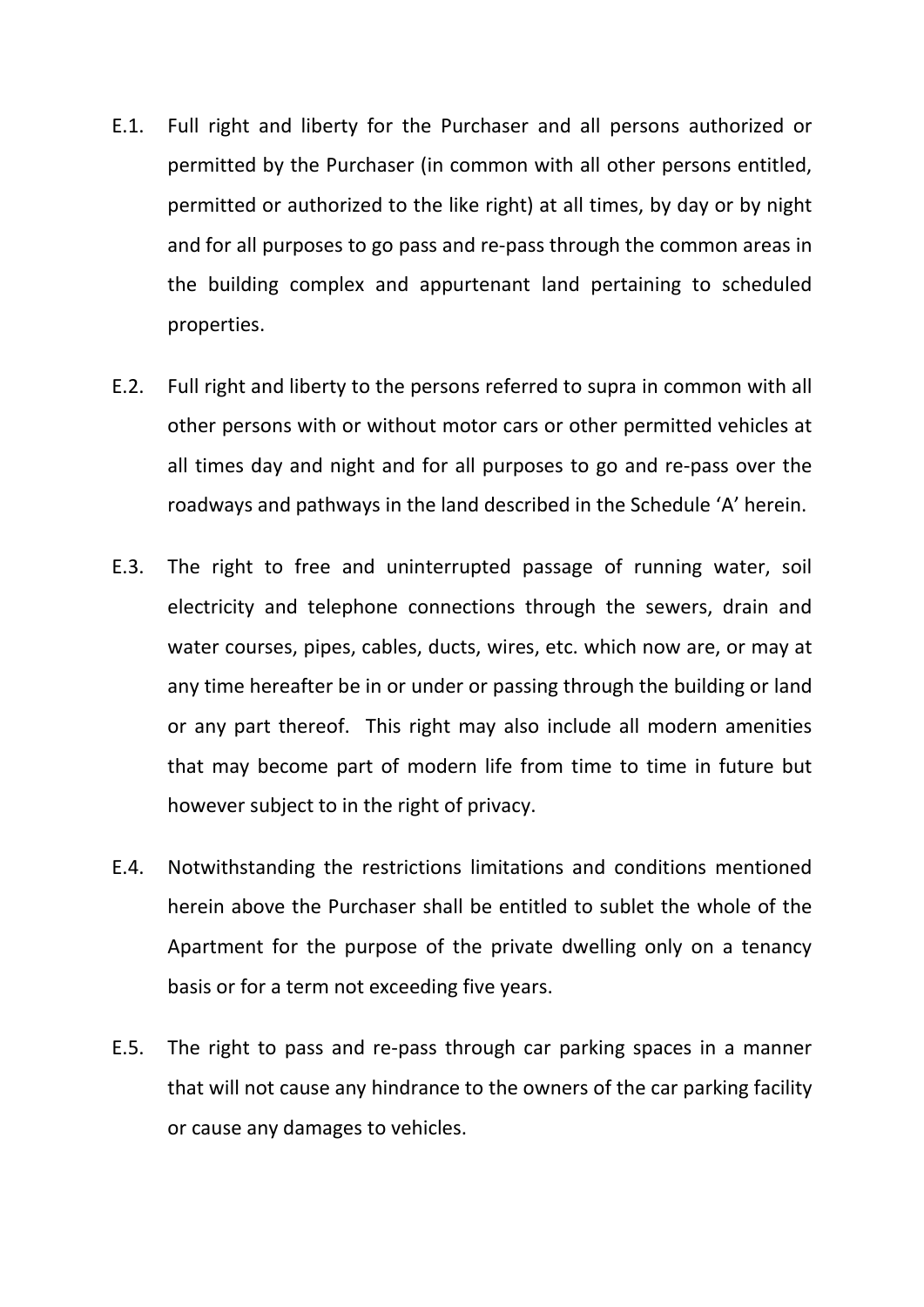- E.6. The right to adjacent and lateral support and shelter and protection from the other parts or the aforesaid buildings and from the side and roof thereof.
- E.7. Right of passage for such persons their agents or workmen to the other parts of building at all reasonable times, on notice to enter, for the purpose of cleaning, maintaining, or renewing any such sewers, drains, water courses, cables, pipes and wires causing as little disturbance as possible and making good any damages caused.
- E.8. The right to do all or any of the Acts aforesaid without notice in the case of emergency.
- E.9. The special privileges or amenity such as covered car parking or uncovered car parking etc. if any allotted shall be enjoyed by all such Allottee/Purchaser exclusively without interference by any one as an inseparable and integral part of the apartment at all times.

### **SCHEDULE -F**

The PURCHASERS in proportion of the undivided interest hereby conveyed, along with the other Purchasers in the proportions of their undivided interest, shall be deemed to have accepted the following conditions and to have contracted to bear the following expenses.

F.1. The Purchaser shall become a member of the "*CHANDER KUNJ Welfare Maintenance Association/Society*" formed by the Purchaser of the Apartment complex for the maintaining and managing the Apartments constructed by the Vendor and shall be bound and obliged to observe all the rules and bylaws of the Association/Society and pay all the dues and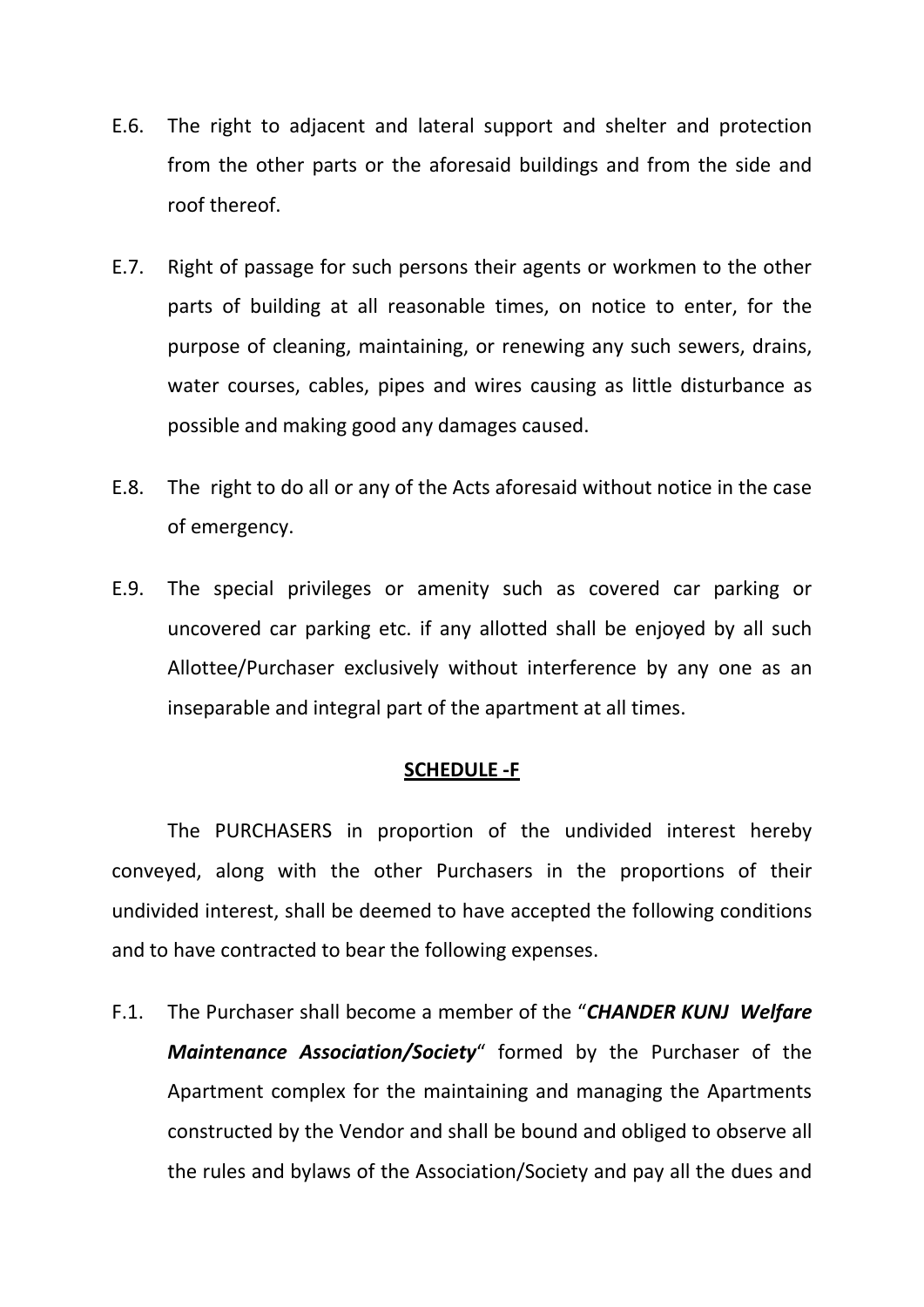charges, incidental expenses to be fixed by the Association/Society formed for maintaining the Apartments and all the common land, common areas and common facilities of the Society including undivided interest of the Vendor. In case of dispute with the Association/Society, direction given by the Vendor shall prevail.

- F.2. The Purchaser shall contribute and pay proportionately his/her share to the cost of establishing and maintaining civic amenities such as roads, water, drainage conservancy for the land etc. regardless of the extent or benefit derived by him/her from such amenities.
- F.3. The Purchaser shall insure the Apartment against fire, earthquake etc. either individually or collectively with other Purchaser.
- F.4. The legal expenses including advocate fees for drafting these presents etc. stamp duty, registration charges and all other incidental charges required for execution and registration of these presents shall be paid by the Purchaser alone.
- F.5. If the Purchaser is found to have obtained the allotment of the Apartment or the occupation or possession of the Apartment by any misrepresentation of facts, mis-statement or fraud, in that event the vendor shall terminate these presents immediately without giving any notice to the Purchaser in that behalf and shall take back the possession of the Apartment and the Purchaser in such an event shall not be entitled to claim any compensation in respect thereof.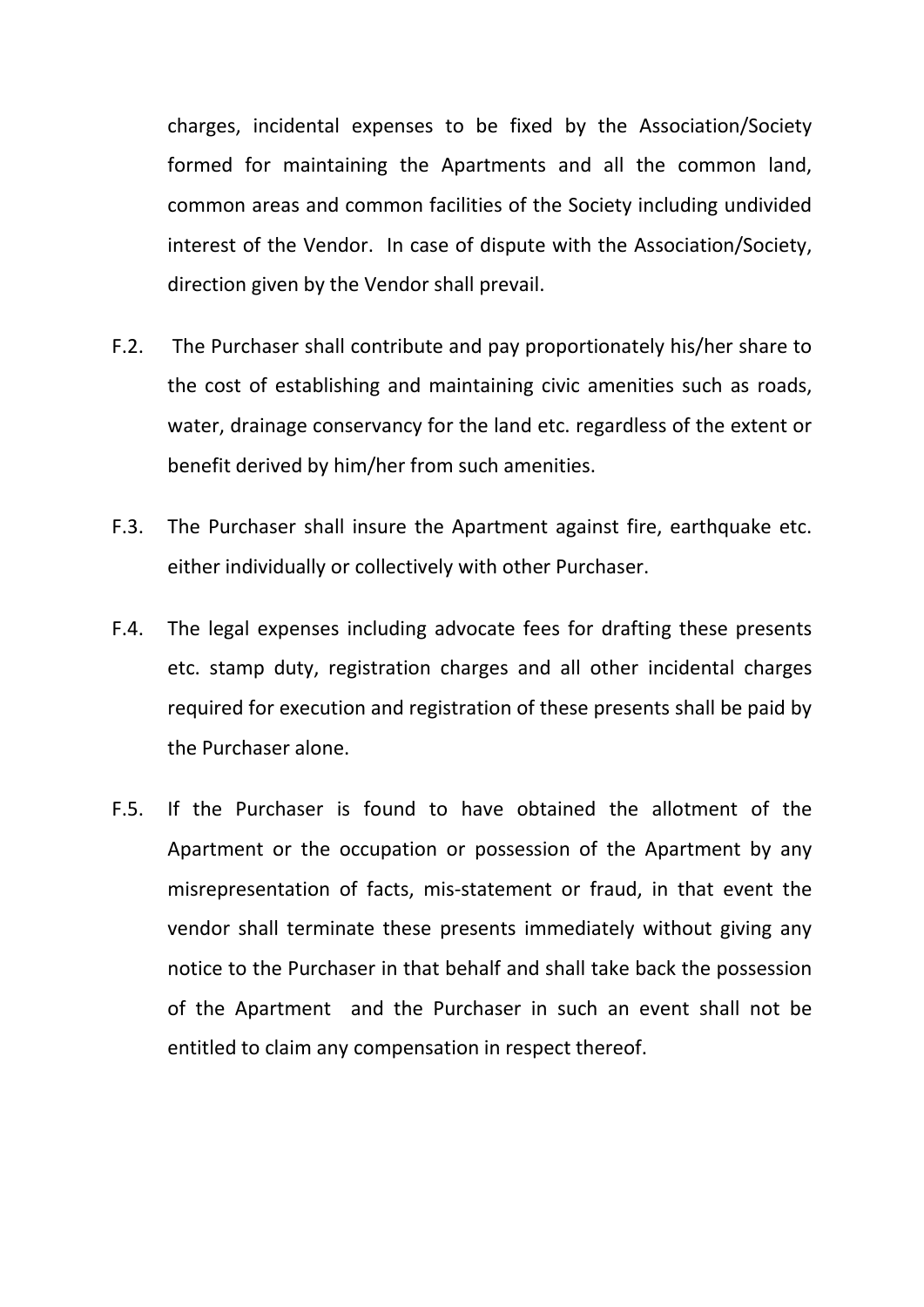F.6. The Managing Director or any other officer duly authorized in that behalf of the Vendor shall be entitled to exercise and to do all powers, things, acts and deeds on behalf of the vendor under these presents.

### **SCHEDULE -G**

The vendor hereby covenants with the Purchaser as follows:

- G.1. That the Vendor will require every person to whom it shall hereafter assign, any properties comprised in the properties described in the schedule 'A' and Apartment complex to covenant and to observe the conditions and observe the restrictions set forth in the schedules herein.
- G.2. That the Vendor and the Purchaser or any one claiming through or under the Vendor or in trust for the Vendor in respect of the land and building complex or any part thereof will always respect the rights of the Purchaser mentioned in this Deed and more particularly those incorporated in Schedule 'E'.
- G.3. That the Vendor hereafter shall faithfully follow the covenants herein contained and shall not confer or cause to be conferred on any other person or persons any right not reserved for the Purchaser herein, nor shall they contract to exclude for such transferee any burden expressed to be shared by the Purchaser herein.
- G.4. The Vendor accepts and agrees that any covenant by the Vendor in future in any deed or document reducing or altering the right of the Purchaser herein or imposing on the Purchaser any restrictions not found herein before shall be void.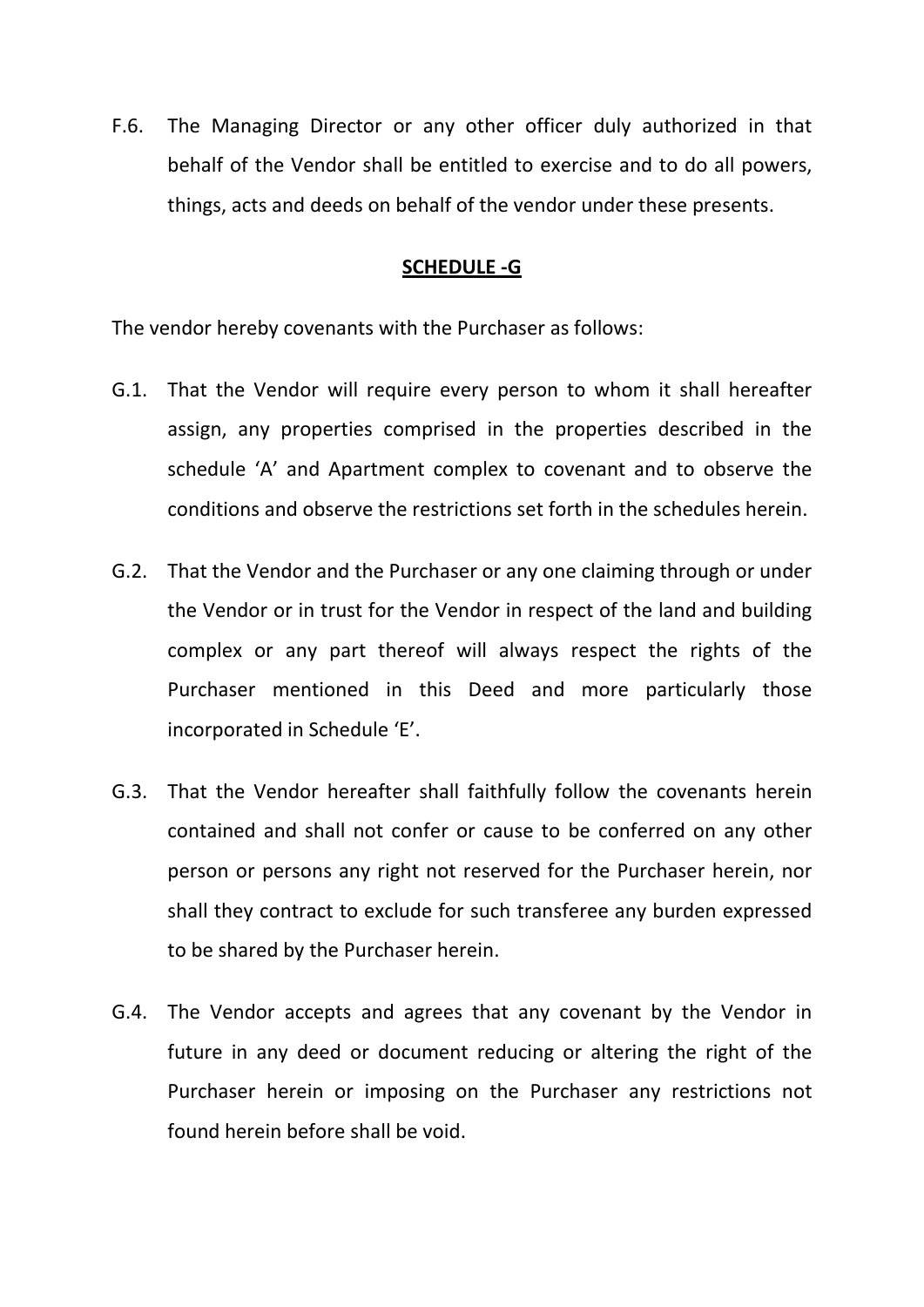G.5. The Vendor shall give inspection of the Title deeds relating to the property retained with them at the request of the Purchaser or his/her nominees at all reasonable times.

IN WITNESS WHEREOF, the Vendor has caused to execute this Deed of Sale on the day, month and year first above written along with one duplicate on stamp duty of Rs.500/- thereof. The Original Sale Deed shall be kept by the Purchaser and the Duplicate shall be kept by AWHO

Signed and delivered by the named Vendor :

# **ARMY WELFARE HOUSING ORGANISATION** represented by its Project Director, **Col. MURALEEDHARAN NAIR MM**

### **Witnesses:-**

- 1. mmmm.
- 2. Xxx
- 3. .

This document is prepared by : Smart Advocate & Notary,

This document is computer printed.

Corrections & Interlineations: Nil

### **VENDOR:**

**ARMY WELFARE HOUSING ORGANISATION,** rep. by its Project Director, **Col. MURALEEDHARAN NAIR MM**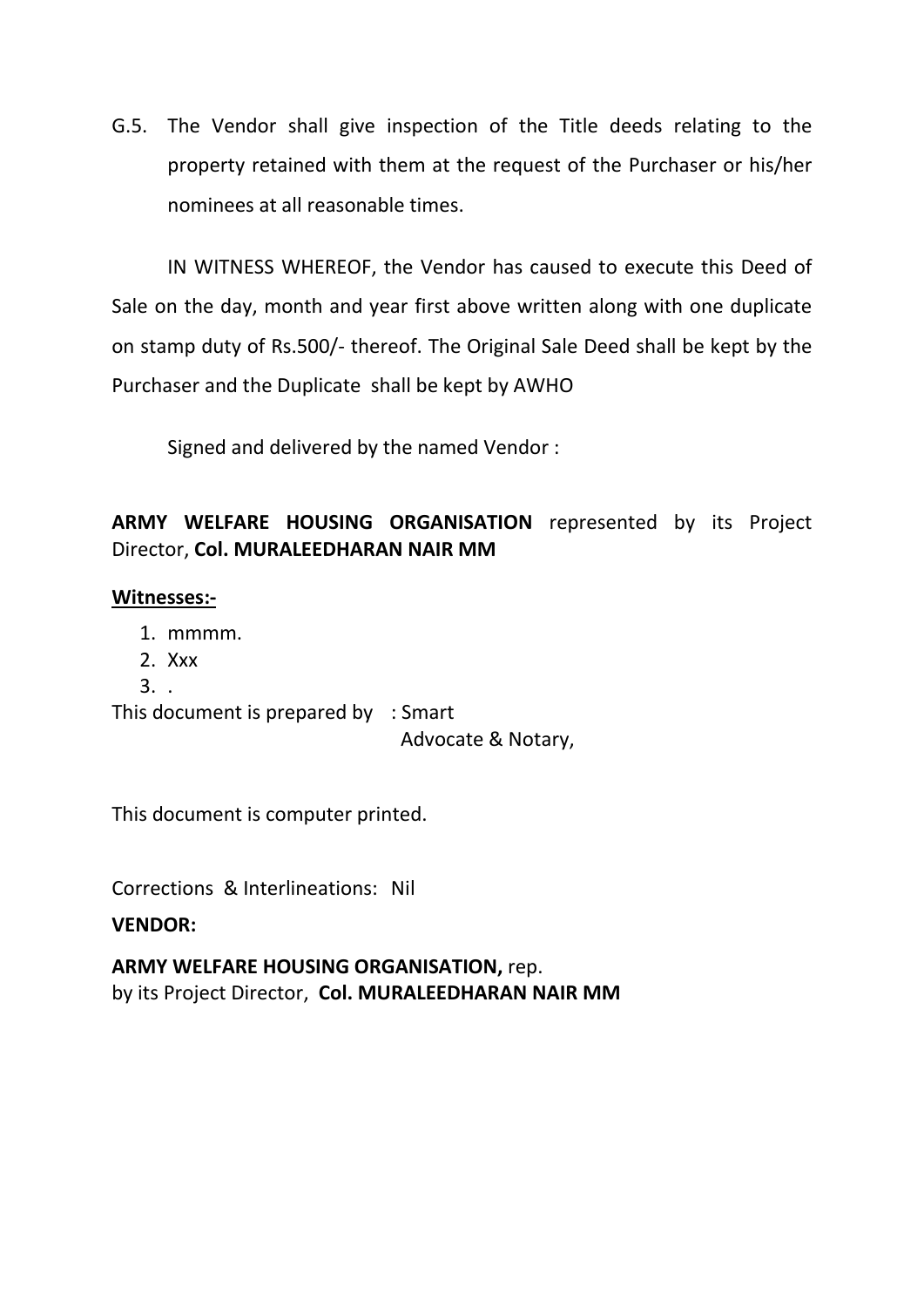# **FORM 1B**

[See rule 3 (A)] ANNEXURE

# **I. LANDED PROPERTY**

|                                                                                                   |                                                                                |       | I. LANDLD FINDFLIN I |               |                            |                            |                        |  |
|---------------------------------------------------------------------------------------------------|--------------------------------------------------------------------------------|-------|----------------------|---------------|----------------------------|----------------------------|------------------------|--|
| 1. Classification by use (Commercial, Residential etc)<br>Residential<br>$\overline{\phantom{a}}$ |                                                                                |       |                      |               |                            |                            |                        |  |
| 2. Short description of improvements in the property                                              |                                                                                |       |                      |               |                            | Nil                        |                        |  |
| (Details like nature of crop, age of plants or trees etc)                                         |                                                                                |       |                      |               |                            |                            |                        |  |
|                                                                                                   | 3. Value of the area transferred from each survey No Or Sub-Division No in the |       |                      |               |                            |                            |                        |  |
|                                                                                                   | opinion of the executant/s.                                                    |       |                      |               |                            |                            |                        |  |
|                                                                                                   | Item No. Re-Survey No. Sub-Division No. Area Transferred                       |       |                      |               |                            |                            | Value                  |  |
| 1.                                                                                                |                                                                                | Nil   |                      |               |                            | 0.627 Ares undivided share |                        |  |
| in 1 Hectare 71.07 Ares - Rs.399713.00-                                                           |                                                                                |       |                      |               |                            |                            |                        |  |
|                                                                                                   |                                                                                |       |                      |               |                            |                            |                        |  |
|                                                                                                   |                                                                                | Total |                      |               |                            |                            | - Rs. 399713/-         |  |
| 4. Value/Fair Value of the land transferred                                                       |                                                                                |       |                      | - Rs.399713/- |                            |                            |                        |  |
| <b>II BUILDINGS</b>                                                                               |                                                                                |       |                      |               |                            |                            |                        |  |
| - T.M. No.45/454AE<br>1. House No                                                                 |                                                                                |       |                      |               |                            |                            |                        |  |
| 2. Annual Building Tax with tax receipt Number, date and - Rs. 2,425/-                            |                                                                                |       |                      |               |                            |                            |                        |  |
|                                                                                                   |                                                                                |       |                      |               |                            |                            | Rt.No.01/1170105001324 |  |
|                                                                                                   |                                                                                |       |                      |               |                            | Dtd 16-03-2018             |                        |  |
| Local Body name                                                                                   |                                                                                |       |                      |               | Thripunithura Municipality |                            |                        |  |
| 3. Year of construction                                                                           |                                                                                |       |                      | $-2017$       |                            |                            |                        |  |